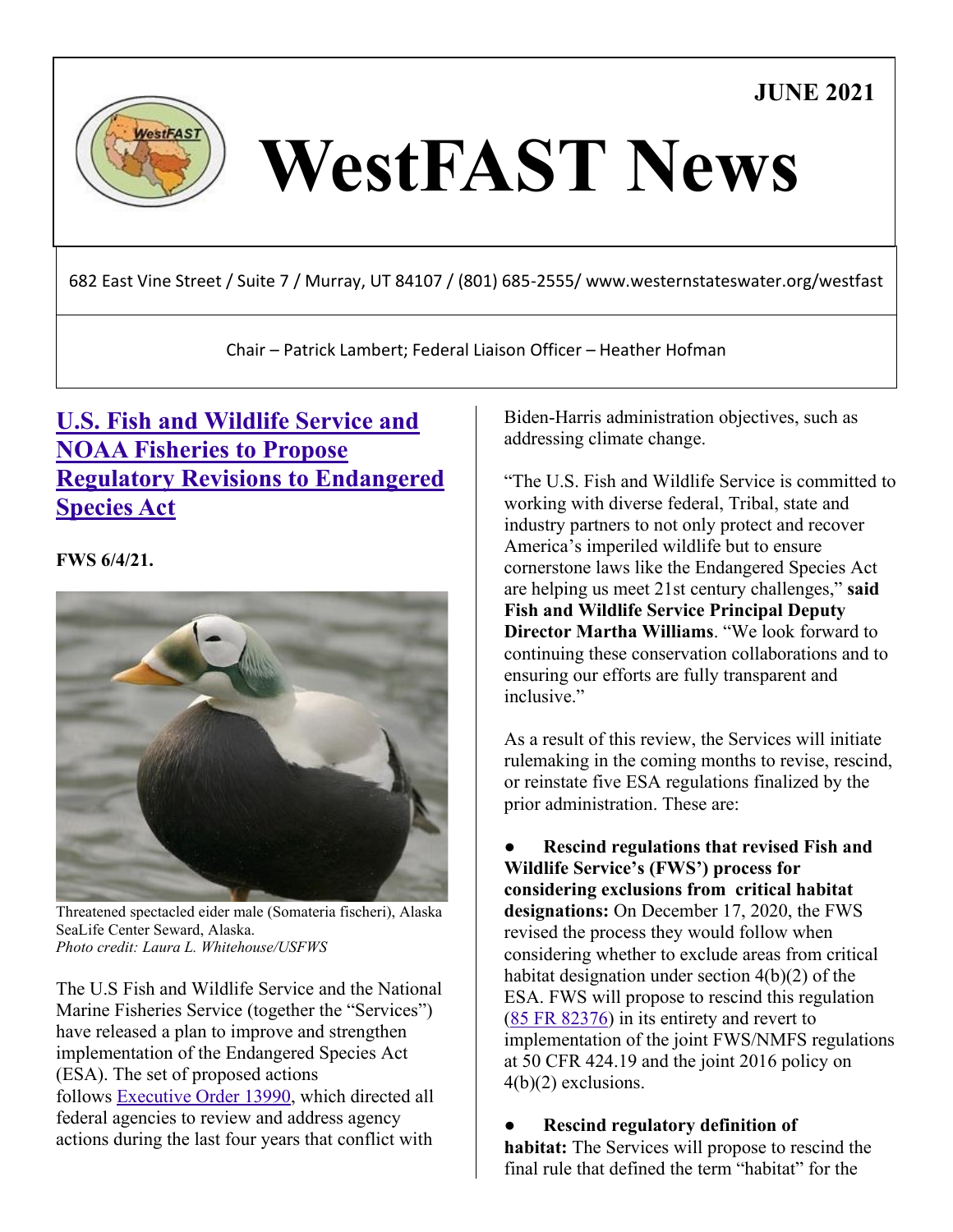purposes of critical habitat designation [\(85 FR](https://www.federalregister.gov/documents/2020/12/16/2020-27693/endangered-and-threatened-wildlife-and-plants-regulations-for-listing-endangered-and-threatened)  [81411;](https://www.federalregister.gov/documents/2020/12/16/2020-27693/endangered-and-threatened-wildlife-and-plants-regulations-for-listing-endangered-and-threatened) December 16, 2020). A regulatory definition is not required for the Services to designate critical habitat in compliance with a 2018 Supreme Court decision.

● **Revise regulations for listing species and designating critical habitat :** The Services will propose revising the final rule [\(84 FR 45020;](https://www.federalregister.gov/documents/2019/08/27/2019-17518/endangered-and-threatened-wildlife-and-plants-regulations-for-listing-species-and-designating) August 27, 2019) to reinstate prior language affirming that listing determinations are made "without reference to possible economic or other impacts of such determination," along with other potential revisions also under discussion.

● **Revise regulations for interagency cooperation:** The Services will propose revisions to the final rule [\(84 FR 44976;](https://www.federalregister.gov/documents/2019/08/27/2019-17517/endangered-and-threatened-wildlife-and-plants-regulations-for-interagency-cooperation) August 27, 2019) which revised the regulations governing section 7 consultation. The Services will propose to revise the definition of "effects of the action" and associated provisions to that portion of the rule, with other potential revisions also under discussion.

● **Reinstate protections for species listed as threatened under ESA:** FWS will propose to reinstate its "blanket 4(d) rule," which was withdrawn by the previous administration [\(84 Fed.](https://www.federalregister.gov/documents/2019/08/27/2019-17519/endangered-and-threatened-wildlife-and-plants-regulations-for-prohibitions-to-threatened-wildlife)  [Reg. 44753;](https://www.federalregister.gov/documents/2019/08/27/2019-17519/endangered-and-threatened-wildlife-and-plants-regulations-for-prohibitions-to-threatened-wildlife) August 27, 2019). The blanket 4(d) rule establishes the default of automatically extending protections provided to endangered species to those listed as threatened, unless the Service adopts a species-specific 4(d) rule.

"NOAA Fisheries is committed to the protection, conservation, and recovery of endangered and threatened marine species," **said Paul Doremus, Acting Assistant Administrator for NOAA Fisheries.** "We are proud to work with a range of federal, Tribal, state and community partners to achieve conservation successes, and look forward to continuing these shared efforts through clear and transparent Endangered Species Act regulations." Each of these recommended actions will undergo a rigorous and transparent rulemaking process, including publication of a proposed rule in the *Federal Register,* a public comment period and coordination with federally recognized Tribes before being finalized.

Brian Hires, brian  $hires@fws.gov, 703-346-9941$ Kate Brogan, [katherine.brogan@noaa.gov,](mailto:katherine.brogan@noaa.gov) 202- 603-9651

#### **[EPA, Army Announce Intent to](https://www.epa.gov/newsreleases/epa-army-announce-intent-revise-definition-wotus)  [Revise Definition of WOTUS](https://www.epa.gov/newsreleases/epa-army-announce-intent-revise-definition-wotus)**

**EPA 6/9/21.**



**WASHINGTON** – Today, the U.S. Environmental Protection Agency (EPA) and Department of the Army (the agencies) are announcing their intent to revise the definition of "waters of the United States" (WOTUS) to better protect our nation's vital water resources that support public health, environmental protection, agricultural activity, and economic growth. As described in an EPA declaration requesting remand of the 2020 Navigable Waters Protection Rule, a broad array of stakeholders including states, Tribes, local governments, scientists, and non-governmental organizations are seeing destructive impacts to critical water bodies under the 2020 rule.

"After reviewing the Navigable Waters Protection Rule as directed by President Biden, the EPA and Department of the Army have determined that this rule is leading to significant environmental degradation," **said EPA Administrator Michael S. Regan**. "We are committed to establishing a durable definition of 'waters of the United States' based on Supreme Court precedent and drawing from the lessons learned from the current and previous regulations, as well as input from a wide array of stakeholders, so we can better protect our nation's waters, foster economic growth, and support thriving communities."

Contacts: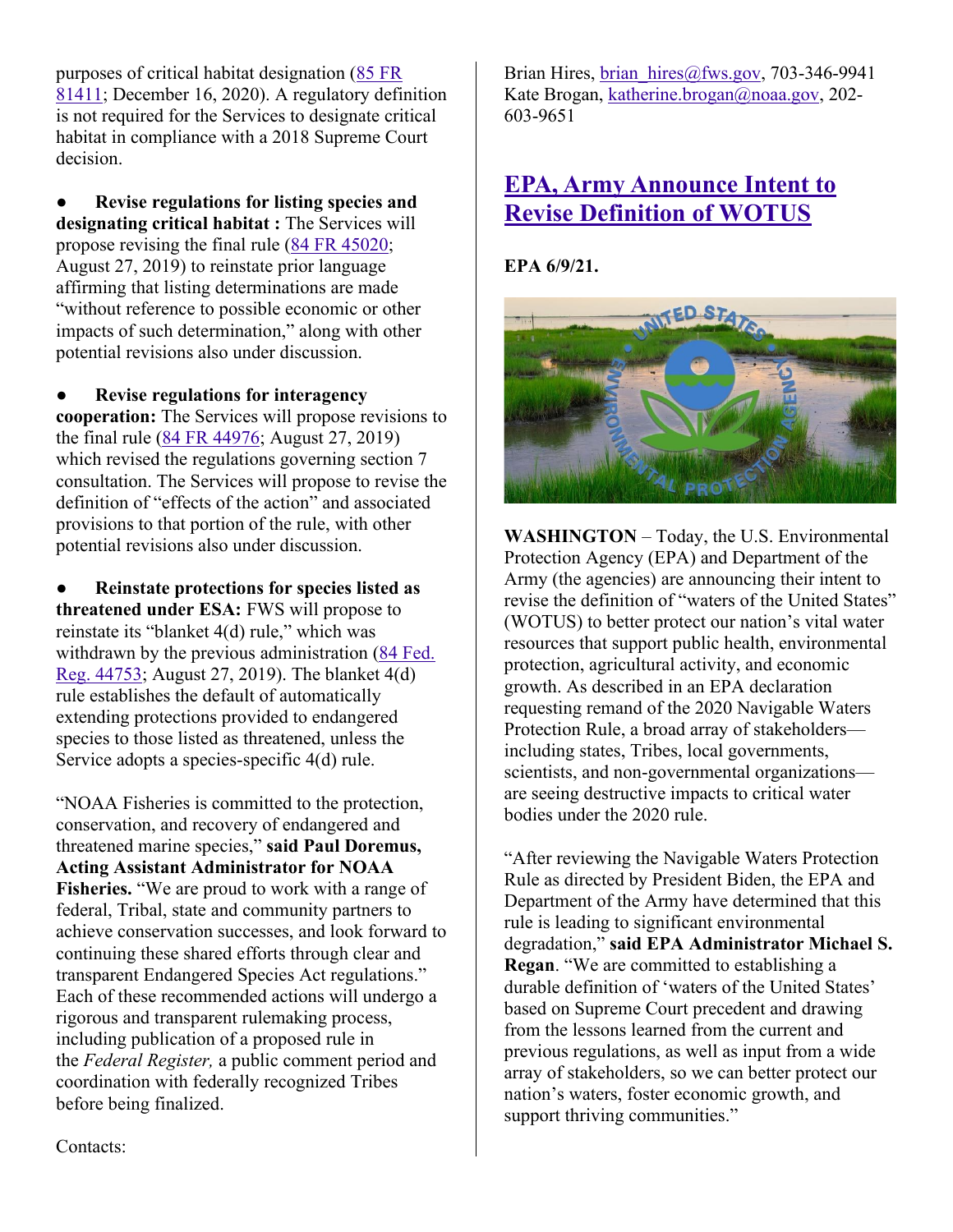"Communities deserve to have our nation's waters protected. However, the Navigable Waters Protection Rule has resulted in a 25 percentage point reduction in determinations of waters that would otherwise be afforded protection," **said Acting Assistant Secretary of the Army for Civil Works Jaime A. Pinkham**. "Together, the Department of the Army and EPA will develop a rule that is informed by our technical expertise, is straightforward to implement by our agencies and our state and Tribal co-regulators, and is shaped by the lived experience of local communities."

Upon review of the Navigable Waters Protection Rule, the agencies have determined that the rule is significantly reducing clean water protections. The lack of protections is particularly significant in arid states, like New Mexico and Arizona, where nearly every one of over 1,500 streams assessed has been found to be non-jurisdictional. The agencies are also aware of 333 projects that would have required Section 404 permitting prior to the Navigable Waters Protection Rule, but no longer do.

As a result of these findings, today, the Department of Justice is filing a motion requesting remand of the rule. Today's action reflects the agencies' intent to initiate a new rulemaking process that restores the protections in place prior to the 2015 WOTUS implementation, and anticipates developing a new rule that defines WOTUS and is informed by a robust engagement process as well as the experience of implementing the pre-2015 rule, the Obama-era Clean Water Rule, and the Trump-era Navigable Waters Protection Rule.

The agencies' new regulatory effort will be guided by the following considerations:

- Protecting water resources and our communities consistent with the Clean Water Act.
- The latest science and the effects of climate change on our waters.
- Emphasizing a rule with a practical implementation approach for state and Tribal partners.
- Reflecting the experience of and input received from landowners, the agricultural community that fuels and feeds the world, states, Tribes, local governments, community organizations, environmental

groups, and disadvantaged communities with environmental justice concerns.

The agencies are committed to meaningful stakeholder engagement to ensure that a revised definition of WOTUS considers essential clean water protections, as well as how the use of water supports key economic sectors. Further details of the agencies' plans, including opportunity for public participation, will be conveyed in a forthcoming action. To learn more about the definition of waters of the United States,

visit: [https://www.epa.gov/wotus.](https://www.epa.gov/wotus)

#### **Background**

The Clean Water Act prohibits the discharge of pollutants from a point source to navigable waters unless otherwise authorized under the Act. Navigable waters are defined in the Act as "the waters of the United States, including the territorial seas." Thus, "waters of the United States" (WOTUS) is a threshold term establishing the geographic scope of federal jurisdiction under the Clean Water Act. The term "waters of the United States" is not defined by the Act but has been defined by EPA and the Army in regulations since the 1970s and jointly implemented in the agencies' respective programmatic activities.

The 2020 Navigable Waters Protection Rule was identified in President Biden's Executive Order 13990, which directs federal agencies to review all existing regulations, orders, guidance documents, policies, and any other similar agency actions promulgated, issued, or adopted between January 20, 2017, and January 20, 2021.

See Fact Sheet: List of Agency Actions for Review, available at: [https://www.whitehouse.gov/briefing](https://www.whitehouse.gov/briefing-room/statements-releases/2021/01/20/fact-sheet-list-of-agency-actions-for-review)[room/statements-releases/2021/01/20/fact-sheet-list](https://www.whitehouse.gov/briefing-room/statements-releases/2021/01/20/fact-sheet-list-of-agency-actions-for-review)[of-agency-actions-for-review](https://www.whitehouse.gov/briefing-room/statements-releases/2021/01/20/fact-sheet-list-of-agency-actions-for-review)[/.](https://www.whitehouse.gov/briefing-room/statements-releases/2021/01/20/fact-sheet-list-of-agency-actions-for-review/)

[Contact Us](https://www.epa.gov/newsreleases/forms/contact-us) to ask a question, provide feedback, or report a problem.

#### **[Greater Yellowstone Area Expected](https://www.usgs.gov/news/greater-yellowstone-area-expected-become-warmer-drier)  [to Become Warmer, Drier](https://www.usgs.gov/news/greater-yellowstone-area-expected-become-warmer-drier)**

**USGS 6/23/21.**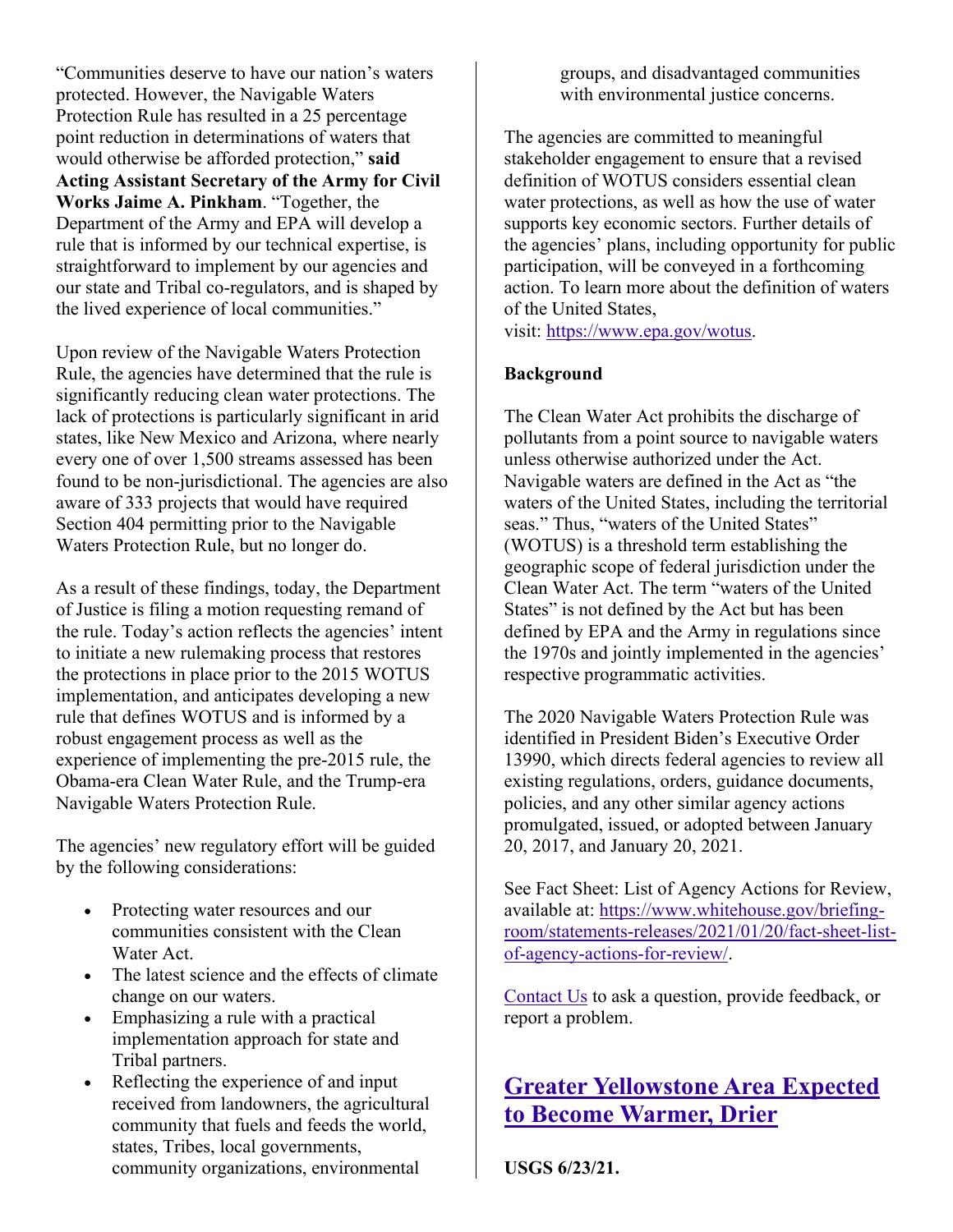#### **New Report Highlights Climate Change Effects on Greater Yellowstone Ecosystem**

Temperature significantly increased and snowfall decreased in the iconic Greater Yellowstone Area since 1950 because of climate change, and these trends will likely continue through the rest of the century, according to a [climate report published](http://www.gyclimate.org/)  [today.](http://www.gyclimate.org/)



This image shows a research raft on Spider Lake, Wind River Indian Reservation, Wind River Range, Wyoming. (Credit: Bryan Schuman, University of Wyoming)

Scientists with the U.S. Geological Survey, Montana State University and the University of Wyoming studied climate change in the Greater Yellowstone Area (GYA) from 1950-2018. They evaluated how these changes could progress by 2100 based on various greenhouse gas emission scenarios and found that average GYA temperatures increased by 2.3 degrees Fahrenheit and could increase an additional 5-10 degrees Fahrenheit by 2100.

"Greater Yellowstone is valued for its forests, rivers, fish and wildlife," said Steve Hostetler, a USGS scientist and co-lead author of the report. "The trend towards a warmer, drier climate described in this study will likely affect ecosystems in the region and the communities that depend on them."

The report also found that by the end of the century, the GYA could see:

• annual precipitation increase by 9-15%, but the combination of elevated temperatures and higher evaporation rates will likely make future conditions drier in summer;

- reduced soil moisture in the summer months, which will be an additional stress on plant communities that could make drought and wildfires more common;
- 40-60 more days per year exceeding 90 degrees Fahrenheit in Bozeman, Montana, and in Jackson, Pinedale and Cody, Wyoming, if there is little to no mitigation of future emissions.

"The assessment is intended to provide the best available science on past, present and future conditions in the GYA so that stakeholders have needed information to plan ahead," said Cathy Whitlock, Regents Professor Emerita of Earth Sciences at Montana State University and report colead author.



The USGS and partners study the effects of climate change on the Greater Yellowstone Ecosystem. This sunset image was taken from Steamboat Lake, Wind River Indian Reservation, Wind River Range, Wyoming. (Credit: Bryan Schuman, University of Wyoming)

The report also documents the effects of climate change on the GYA over recent decades, including:

- average temperature was as high or higher than any period in the last 20,000 years and likely the warmest of the last 800,000 years, according to geologic studies;
- the growing season increased by nearly two weeks since 1950;
- average annual snowfall decreased by 23 inches since 1950 and measurable snow has become rare in June and September.

• "The decrease in snow is due to the increase in temperature over time, which caused more precipitation to fall as rain instead of snow," said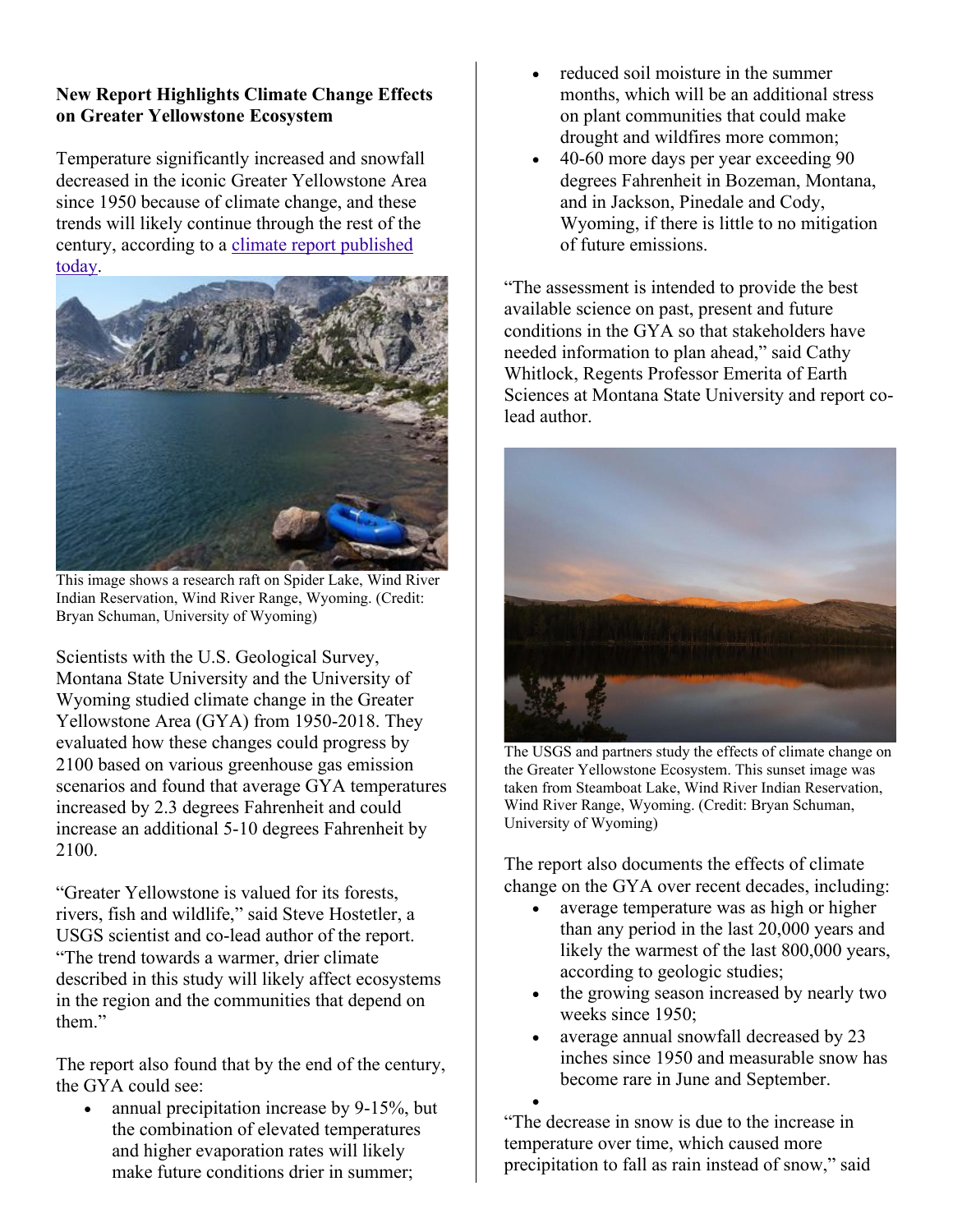report co-author Bryan Shuman, Wyoming Excellence Chair in Geology and Geophysics at the University of Wyoming.

The report also found that earlier snowmelt shifted the peak streamflow eight days earlier since 1925 and reduced water supplies in summer, causing drier summer conditions that contributed to wildfires.

These ecosystem changes can impact people in the region in numerous ways, according to the scientists, including elevated temperatures and summer water shortages that affect agriculture and increased wildfires.

"Based on nearly 50 interviews with community leaders, city officials, agencies, businesses, citizens, ranchers and Tribal leaders, water and the need for more climate information are top concerns for folks in the GYA," said co-author Charles Wolf Drimal from the [Greater Yellowstone Coalition.](https://greateryellowstone.org/)

The new report is a collaborative effort by scientists, resource managers, non-profit organizations and Tribal communities from Montana, Wyoming and Idaho. For more information on research in the GYA, please visit the [USGS Northern Rocky Mountain Science](https://www.usgs.gov/centers/norock)  [Center,](https://www.usgs.gov/centers/norock) [Montana State University](https://www.montana.edu/) and [University of](http://www.uwyo.edu/)  [Wyoming](http://www.uwyo.edu/) websites.

## **Upcoming Meetings**

[Forest Resilience Bond](https://westernstateswater.org/events/forest-resilience-partnership/) Webinar WestFAST 7/22/21 10:00 am – 11:00 am MDT

[Western Drought Crisis Webinar](https://www.drought.gov/events/western-drought-crisis-webinar) NOAA/NIDIS 7/20/21 11:00 am - 1:00 pm MDT [Register Here](https://register.gotowebinar.com/register/1749834688606734350)

[2021 Symposium on the Settlement of Indian](https://westernstateswater.org/events/2021-symposium-on-the-settlement-of-indian-reserved-water-rights-claims/)  [Reserved Water Rights Claims](https://westernstateswater.org/events/2021-symposium-on-the-settlement-of-indian-reserved-water-rights-claims/) WSWC/NARF 8/24-25/21 [Zoom Webinar Registration](https://us02web.zoom.us/webinar/register/WN_u6fkmQPVRwqVc11t39cYHA)

[WSWC Fall 2021 \(197th\) Meetings](https://westernstateswater.org/events/wswc-fall-2021-197th-meetings/) WSWC 9/14-16/21

## **Other Federal News**

DOI 6/1/21. [Interior Department Suspends Oil and](https://www.doi.gov/pressreleases/interior-department-suspends-oil-and-gas-leases-arctic-national-wildlife-refuge)  [Gas Leases in Arctic National Wildlife Refuge](https://www.doi.gov/pressreleases/interior-department-suspends-oil-and-gas-leases-arctic-national-wildlife-refuge)

FWS 6/2/21. [USGS, FWS Report Highlights](https://www.fws.gov/news/ShowNews.cfm?ref=usgs,-fws-report-highlights-impacts-of-sediment-management-on-barrier-&_ID=36921)  [Impacts of Sediment Management on Barrier](https://www.fws.gov/news/ShowNews.cfm?ref=usgs,-fws-report-highlights-impacts-of-sediment-management-on-barrier-&_ID=36921)  [Islands, Wildlife and Ecosystems](https://www.fws.gov/news/ShowNews.cfm?ref=usgs,-fws-report-highlights-impacts-of-sediment-management-on-barrier-&_ID=36921)

USFS 6/9/21. [Forest Products Laboratory Announce](https://www.fs.usda.gov/news/releases/forest-products-laboratory-announce-grants-us-endowment-forests-and-communities)  [Grants with U.S. Endowment for Forests and](https://www.fs.usda.gov/news/releases/forest-products-laboratory-announce-grants-us-endowment-forests-and-communities)  **[Communities](https://www.fs.usda.gov/news/releases/forest-products-laboratory-announce-grants-us-endowment-forests-and-communities)** 

NPS 6/9/21. [New NPS guidance will help prepare](https://www.nps.gov/orgs/1207/flood-guidance-2021.htm)  [historic buildings for flooding hazards](https://www.nps.gov/orgs/1207/flood-guidance-2021.htm)

NRCS 6/10/21. [USDA to Invest \\$41.8 Million in](https://www.nrcs.usda.gov/wps/portal/nrcs/detail/national/newsroom/releases/?cid=NRCSEPRD1788423)  [Conservation Assistance for Producers in Drought-](https://www.nrcs.usda.gov/wps/portal/nrcs/detail/national/newsroom/releases/?cid=NRCSEPRD1788423)[Impacted States](https://www.nrcs.usda.gov/wps/portal/nrcs/detail/national/newsroom/releases/?cid=NRCSEPRD1788423)

EPA 6/11/21. [EPA Announces \\$6 Million for](https://www.epa.gov/newsreleases/epa-announces-6-million-tribes-support-wetlands-and-healthy-watersheds)  [Tribes to Support Wetlands and Healthy](https://www.epa.gov/newsreleases/epa-announces-6-million-tribes-support-wetlands-and-healthy-watersheds)  [Watersheds](https://www.epa.gov/newsreleases/epa-announces-6-million-tribes-support-wetlands-and-healthy-watersheds)

NOAA 6/14/21. [May 2021 tied for 6th-warmest](https://www.noaa.gov/news/may-2021-tied-for-6th-warmest-may-on-record-for-globe)  [May on record for the globe](https://www.noaa.gov/news/may-2021-tied-for-6th-warmest-may-on-record-for-globe)

BOR 6/15/21. [Reclamation awards \\$2.6 million for](https://www.usbr.gov/newsroom/#/news-release/3890?filterBy=region)  [Western communities to establish or expand](https://www.usbr.gov/newsroom/#/news-release/3890?filterBy=region)  [watershed groups](https://www.usbr.gov/newsroom/#/news-release/3890?filterBy=region)

EPA 6/16/21. [EPA Announces](https://www.epa.gov/newsreleases/epa-announces-11-million-farm-focused-projects-improve-water-quality-and-environmental) \$11 Million for [Farm-Focused Projects to Improve Water Quality](https://www.epa.gov/newsreleases/epa-announces-11-million-farm-focused-projects-improve-water-quality-and-environmental)  [and Environmental Education](https://www.epa.gov/newsreleases/epa-announces-11-million-farm-focused-projects-improve-water-quality-and-environmental)

NRCS 6/16/21. [USDA to Invest \\$5 Million in](https://www.nrcs.usda.gov/wps/portal/nrcs/detail/national/newsroom/releases/?cid=NRCSEPRD1790821)  Wetland [Mitigation Banks](https://www.nrcs.usda.gov/wps/portal/nrcs/detail/national/newsroom/releases/?cid=NRCSEPRD1790821)

FWS 6/16/21. [Service Completes Initial Reviews on](https://www.fws.gov/news/ShowNews.cfm?ref=service-completes-initial-reviews-on-endangered-species-act-petitions-f&_ID=36936)  [Endangered Species Act Petitions for Two Species](https://www.fws.gov/news/ShowNews.cfm?ref=service-completes-initial-reviews-on-endangered-species-act-petitions-f&_ID=36936)

USGS 6/17/21. Jun 17, 2021 - [Next Generation of](https://help.waterdata.usgs.gov/news/january-22-2018)  [USGS Water Data for the Nation](https://help.waterdata.usgs.gov/news/january-22-2018)

NRCS 6/24/21. [USDA to Invest \\$10 Million to](https://www.nrcs.usda.gov/wps/portal/nrcs/detail/national/newsroom/releases/?cid=NRCSEPRD1793821)  [Support Climate-Smart Agriculture and Forestry](https://www.nrcs.usda.gov/wps/portal/nrcs/detail/national/newsroom/releases/?cid=NRCSEPRD1793821)  [through Voluntary Conservation](https://www.nrcs.usda.gov/wps/portal/nrcs/detail/national/newsroom/releases/?cid=NRCSEPRD1793821)

BLM 6/28/21. [BLM Acquires Land to Improve](https://www.blm.gov/press-release/blm-acquires-land-improve-recreation-and-conservation-colorado-river)  [Recreation and Conservation on the Colorado River](https://www.blm.gov/press-release/blm-acquires-land-improve-recreation-and-conservation-colorado-river)